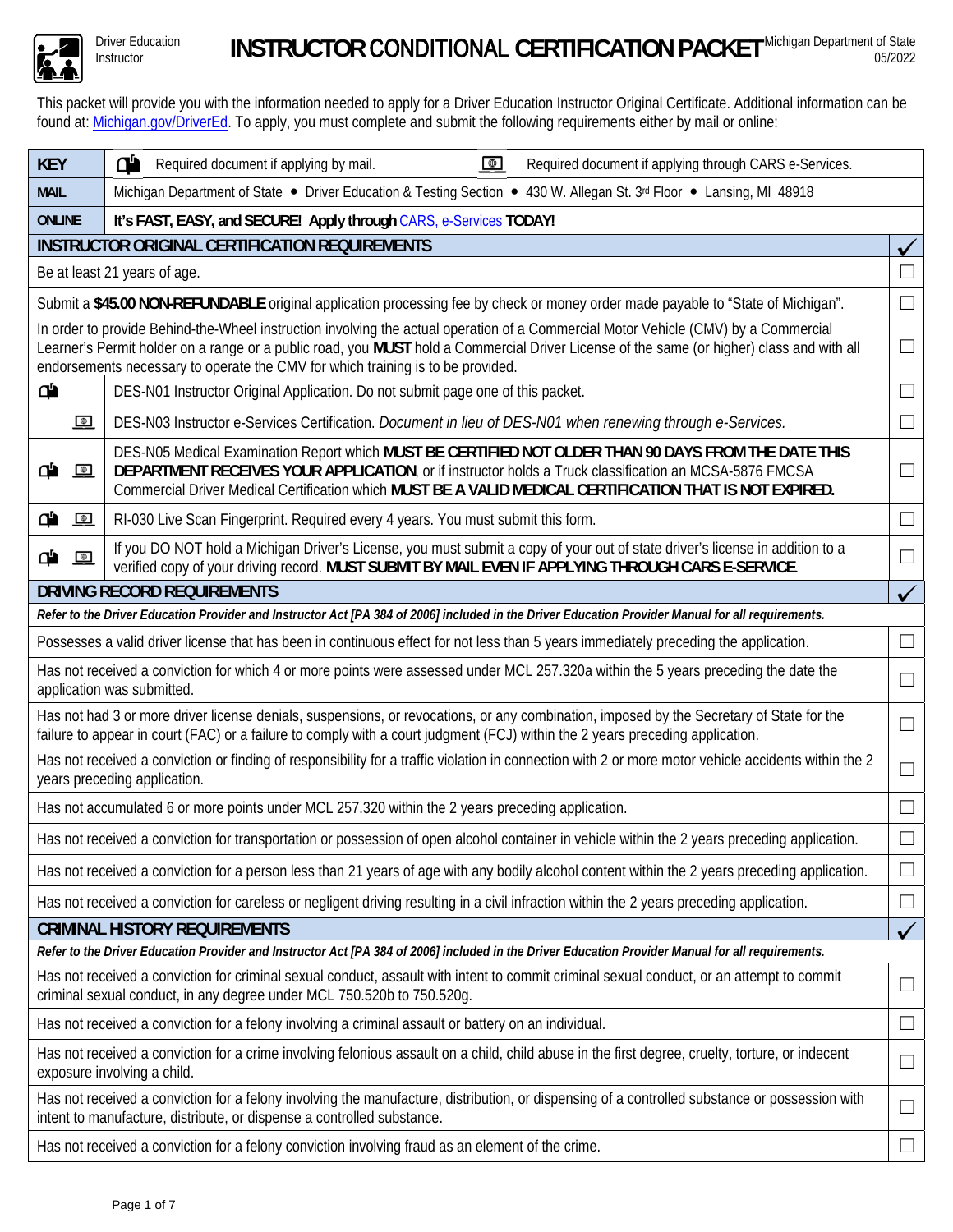

Driver Education<br>Instructor

## Instructor **INSTRUCTOR ORIGINAL APPLICATION**

Michigan Department of State<br>DES-N01 5/2019  $DES-N01$ 

Michigan Department of State · Driver Education Section · 430 W. Allegan St. · Lansing, MI 48918

|                                                                                                                                                                                                                           |                                                                                                                                                                                                                                                                                                                                       |                                                                                                                                                                                                                                                                                                                                                                                                                                                                                  | <b>Clear Form</b> |  |  |  |  |  |  |  |  |
|---------------------------------------------------------------------------------------------------------------------------------------------------------------------------------------------------------------------------|---------------------------------------------------------------------------------------------------------------------------------------------------------------------------------------------------------------------------------------------------------------------------------------------------------------------------------------|----------------------------------------------------------------------------------------------------------------------------------------------------------------------------------------------------------------------------------------------------------------------------------------------------------------------------------------------------------------------------------------------------------------------------------------------------------------------------------|-------------------|--|--|--|--|--|--|--|--|
| PART A - CLASSIFICATION (S) Check all that apply.<br>Instruction that is provided to a person 18-years of age or older in the operation of a motor vehicle, other than a commercial                                       |                                                                                                                                                                                                                                                                                                                                       |                                                                                                                                                                                                                                                                                                                                                                                                                                                                                  |                   |  |  |  |  |  |  |  |  |
| Adult                                                                                                                                                                                                                     | $\Box$ Conditional<br>motor vehicle.                                                                                                                                                                                                                                                                                                  |                                                                                                                                                                                                                                                                                                                                                                                                                                                                                  |                   |  |  |  |  |  |  |  |  |
|                                                                                                                                                                                                                           | $\Box$ Reapply                                                                                                                                                                                                                                                                                                                        | Previous Instructor Number<br>N ____ ____ ____ ____ ____ ____                                                                                                                                                                                                                                                                                                                                                                                                                    |                   |  |  |  |  |  |  |  |  |
| Teen                                                                                                                                                                                                                      | $\Box$ Conditional                                                                                                                                                                                                                                                                                                                    | Driver training instruction provided through a segment 1 or segment 2 driver education course that allows a person 17-years of<br>age or less to apply for a level 1 or level 2 graduated driver license.                                                                                                                                                                                                                                                                        |                   |  |  |  |  |  |  |  |  |
|                                                                                                                                                                                                                           | $\Box$ Reapply                                                                                                                                                                                                                                                                                                                        | Previous Instructor Number<br>N _____ _____ _____ _____ _____ ____                                                                                                                                                                                                                                                                                                                                                                                                               |                   |  |  |  |  |  |  |  |  |
| <b>Truck</b>                                                                                                                                                                                                              | $\Box$ Original                                                                                                                                                                                                                                                                                                                       | Instruction that is provided to operate a commercial motor vehicle.                                                                                                                                                                                                                                                                                                                                                                                                              |                   |  |  |  |  |  |  |  |  |
|                                                                                                                                                                                                                           | Previous Instructor Number<br><u>N____ ____ ____ ____ ____ ____</u><br>$\Box$ Reapply                                                                                                                                                                                                                                                 |                                                                                                                                                                                                                                                                                                                                                                                                                                                                                  |                   |  |  |  |  |  |  |  |  |
|                                                                                                                                                                                                                           |                                                                                                                                                                                                                                                                                                                                       |                                                                                                                                                                                                                                                                                                                                                                                                                                                                                  |                   |  |  |  |  |  |  |  |  |
| TOTAL DUE =                                                                                                                                                                                                               |                                                                                                                                                                                                                                                                                                                                       | \$45.00 (Check or money order made payable to the "State of Michigan")                                                                                                                                                                                                                                                                                                                                                                                                           |                   |  |  |  |  |  |  |  |  |
|                                                                                                                                                                                                                           | <b>PART B - APPLICANT INFORMATION</b>                                                                                                                                                                                                                                                                                                 | I prefer to be addressed as:<br>$\Box$ Mr.<br>$\Box$ Miss<br>$\Box$ Mrs.                                                                                                                                                                                                                                                                                                                                                                                                         |                   |  |  |  |  |  |  |  |  |
| <b>First Name</b>                                                                                                                                                                                                         |                                                                                                                                                                                                                                                                                                                                       | Middle Name<br>Last Name                                                                                                                                                                                                                                                                                                                                                                                                                                                         | Suffix            |  |  |  |  |  |  |  |  |
|                                                                                                                                                                                                                           |                                                                                                                                                                                                                                                                                                                                       |                                                                                                                                                                                                                                                                                                                                                                                                                                                                                  |                   |  |  |  |  |  |  |  |  |
|                                                                                                                                                                                                                           |                                                                                                                                                                                                                                                                                                                                       | Home Address (Street, City, State, Zip Code, and County)                                                                                                                                                                                                                                                                                                                                                                                                                         |                   |  |  |  |  |  |  |  |  |
|                                                                                                                                                                                                                           |                                                                                                                                                                                                                                                                                                                                       |                                                                                                                                                                                                                                                                                                                                                                                                                                                                                  |                   |  |  |  |  |  |  |  |  |
|                                                                                                                                                                                                                           |                                                                                                                                                                                                                                                                                                                                       | Mailing Address (If different from above home address) (Street, City, State, Zip Code, and County)                                                                                                                                                                                                                                                                                                                                                                               |                   |  |  |  |  |  |  |  |  |
| Date of Birth                                                                                                                                                                                                             |                                                                                                                                                                                                                                                                                                                                       | Driver License Number and State of Licensure<br>Phone Number<br><b>Email Address</b>                                                                                                                                                                                                                                                                                                                                                                                             |                   |  |  |  |  |  |  |  |  |
|                                                                                                                                                                                                                           |                                                                                                                                                                                                                                                                                                                                       |                                                                                                                                                                                                                                                                                                                                                                                                                                                                                  |                   |  |  |  |  |  |  |  |  |
|                                                                                                                                                                                                                           | <b>PART C - REQUIRED STATEMENT</b>                                                                                                                                                                                                                                                                                                    |                                                                                                                                                                                                                                                                                                                                                                                                                                                                                  |                   |  |  |  |  |  |  |  |  |
|                                                                                                                                                                                                                           |                                                                                                                                                                                                                                                                                                                                       | $\Box$ Yes<br>$\square$ No<br>Has the applicant ever applied for a driver education instructor certificate in Michigan or any other state?                                                                                                                                                                                                                                                                                                                                       |                   |  |  |  |  |  |  |  |  |
|                                                                                                                                                                                                                           | If YES, was the certificate:                                                                                                                                                                                                                                                                                                          | Denied $\square$<br>Suspended $\square$<br>Revoked $\square$<br>In Good Standing $\square$                                                                                                                                                                                                                                                                                                                                                                                       |                   |  |  |  |  |  |  |  |  |
|                                                                                                                                                                                                                           | <b>PART D - STIPULATION</b>                                                                                                                                                                                                                                                                                                           |                                                                                                                                                                                                                                                                                                                                                                                                                                                                                  |                   |  |  |  |  |  |  |  |  |
|                                                                                                                                                                                                                           |                                                                                                                                                                                                                                                                                                                                       | The applicant agrees that legal process affecting the applicant, served on the secretary of state against the applicant or the applicant's successor in interest for a violation of<br>this act, a rule promulgated under this act, or an order issued under this act, has the same effect as if personally served on the applicant. This appointment remains in force<br>as long as the applicant has any outstanding liability within this state under this act (2006 PA 384). |                   |  |  |  |  |  |  |  |  |
|                                                                                                                                                                                                                           | Printed Name of Applicant                                                                                                                                                                                                                                                                                                             | Signature of Applicant                                                                                                                                                                                                                                                                                                                                                                                                                                                           | Date Signed       |  |  |  |  |  |  |  |  |
|                                                                                                                                                                                                                           |                                                                                                                                                                                                                                                                                                                                       |                                                                                                                                                                                                                                                                                                                                                                                                                                                                                  |                   |  |  |  |  |  |  |  |  |
|                                                                                                                                                                                                                           | <b>PART E - CERTIFICATION</b>                                                                                                                                                                                                                                                                                                         |                                                                                                                                                                                                                                                                                                                                                                                                                                                                                  |                   |  |  |  |  |  |  |  |  |
|                                                                                                                                                                                                                           |                                                                                                                                                                                                                                                                                                                                       | Any misleading, incomplete, or false statement may be grounds for denial of this application, or suspension or revocation of the certificate issued.                                                                                                                                                                                                                                                                                                                             |                   |  |  |  |  |  |  |  |  |
|                                                                                                                                                                                                                           |                                                                                                                                                                                                                                                                                                                                       | I, hereby grant the licensing authority in any state or jurisdiction permission, to release information concerning any previous certification (license) applications,<br>certification (license) history, and disciplinary actions or sanctions to the Department of State.                                                                                                                                                                                                      |                   |  |  |  |  |  |  |  |  |
| ٠                                                                                                                                                                                                                         | under Section 29.                                                                                                                                                                                                                                                                                                                     | I hereby certify that I do not have a pending criminal matter or an outstanding arrest, warrant, or conviction since submitting a request for my criminal history check                                                                                                                                                                                                                                                                                                          |                   |  |  |  |  |  |  |  |  |
| I authorize the Department of State to receive and review my criminal history obtained from the Michigan State Police and the FBI. I understand that the cost of the<br>٠<br>criminal history check is my responsibility. |                                                                                                                                                                                                                                                                                                                                       |                                                                                                                                                                                                                                                                                                                                                                                                                                                                                  |                   |  |  |  |  |  |  |  |  |
| I hereby certify that if I have a driver license issued by a state other than Michigan, I agree to submit a certified copy of my driving record to the Department of State<br>٠                                           |                                                                                                                                                                                                                                                                                                                                       |                                                                                                                                                                                                                                                                                                                                                                                                                                                                                  |                   |  |  |  |  |  |  |  |  |
| every 60 days.<br>I hereby affirm that I understand the Professional Development requirements prescribed by the Secretary of State for an instructor and will complete an approved<br>$\blacksquare$                      |                                                                                                                                                                                                                                                                                                                                       |                                                                                                                                                                                                                                                                                                                                                                                                                                                                                  |                   |  |  |  |  |  |  |  |  |
| $\blacksquare$                                                                                                                                                                                                            | course during the two years between the date the original certification was issued and the expiration date, and then each two-year renewal cycle thereafter.<br>I hereby affirm that if I am applying for an Instructor Conditional Certificate, I WILL NOT participate in a practicum (student teach) before I receive my Instructor |                                                                                                                                                                                                                                                                                                                                                                                                                                                                                  |                   |  |  |  |  |  |  |  |  |
| Conditional Certificate.<br>With knowledge of the penalties for false statements under, but not limited to, Section 69 of the Driver Education Provider and Instructor Act [MCL 256.689, PA 384 of<br>٠                   |                                                                                                                                                                                                                                                                                                                                       |                                                                                                                                                                                                                                                                                                                                                                                                                                                                                  |                   |  |  |  |  |  |  |  |  |
| 2006], I hereby certify that the statements and information contained in this application are true to the best of my knowledge and belief.                                                                                |                                                                                                                                                                                                                                                                                                                                       |                                                                                                                                                                                                                                                                                                                                                                                                                                                                                  |                   |  |  |  |  |  |  |  |  |
|                                                                                                                                                                                                                           | Printed Name of Applicant<br>Signature of Applicant<br>Date Signed                                                                                                                                                                                                                                                                    |                                                                                                                                                                                                                                                                                                                                                                                                                                                                                  |                   |  |  |  |  |  |  |  |  |
|                                                                                                                                                                                                                           |                                                                                                                                                                                                                                                                                                                                       |                                                                                                                                                                                                                                                                                                                                                                                                                                                                                  |                   |  |  |  |  |  |  |  |  |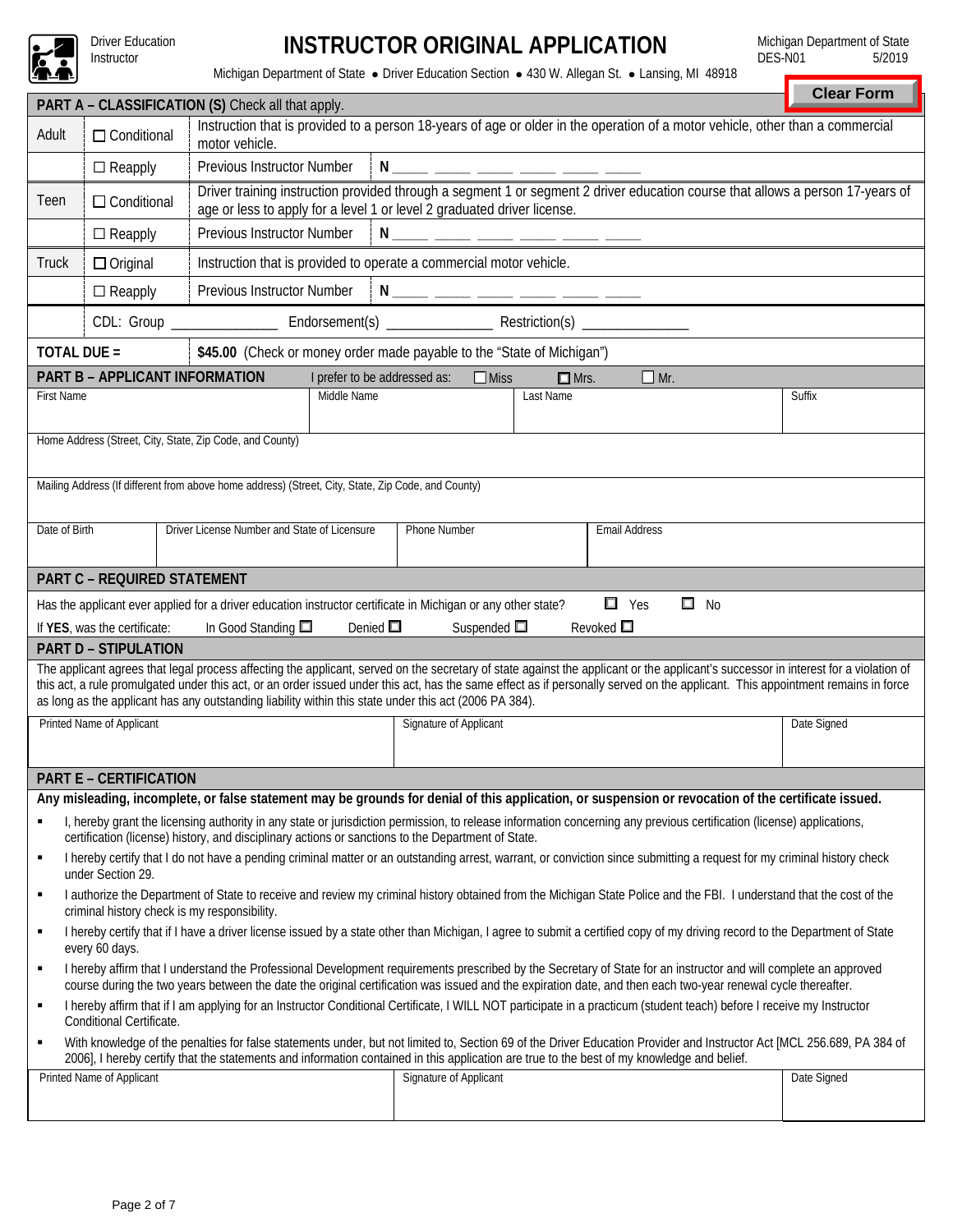

**INSTRUCTOR CONDITIONAL CERTIFICATION** 

Michigan Department of State DES-N02 11/2019

Michigan Department of State · Driver Education Section · 430 W. Allegan St. · Lansing, MI 48918

**CLEAR FORM**

| <b>INSTRUCTIONS</b>                                                                                                                                                                                     |                                                                     |                                                                                                                                                                                                                                                                                                                                                    |                            |  |  |  |  |  |  |
|---------------------------------------------------------------------------------------------------------------------------------------------------------------------------------------------------------|---------------------------------------------------------------------|----------------------------------------------------------------------------------------------------------------------------------------------------------------------------------------------------------------------------------------------------------------------------------------------------------------------------------------------------|----------------------------|--|--|--|--|--|--|
| submitting to this department.                                                                                                                                                                          |                                                                     | The applicant (Student) is responsible to ensure all applicable items are completed by the IPP Agency, IPP Course Lead Instructor, Cooperating Driver Education Provider,<br>and the Cooperating Driver Education Classroom and Behind-the-Wheel (BTW) Instructor. Once completed, you MUST verify all information for accuracy before signing and |                            |  |  |  |  |  |  |
| <b>PART A - IPP COURSE COMPLETION</b>                                                                                                                                                                   |                                                                     |                                                                                                                                                                                                                                                                                                                                                    |                            |  |  |  |  |  |  |
|                                                                                                                                                                                                         |                                                                     | With knowledge of the penalties for false statements under, but not limited to, the Driver Education Provider and Instructor Act (PA 384 of 2006) [MCL 256.689], we                                                                                                                                                                                |                            |  |  |  |  |  |  |
|                                                                                                                                                                                                         | accordance with Section 23 [MCL 256.643] of Public Act 384 of 2006. | each certify that the information contained within PART A is true and that the student named in PART C successfully completed the IPP Program Courses in                                                                                                                                                                                           |                            |  |  |  |  |  |  |
| 1A - Course One - Driver Task<br>Analysis                                                                                                                                                               | <b>Start Date</b><br><b>End Date</b>                                | <b>Total Hours</b>                                                                                                                                                                                                                                                                                                                                 | Printed Name of IPP Agency |  |  |  |  |  |  |
| Printed Name of IPP Agency Owner                                                                                                                                                                        |                                                                     | Signature of IPP Agency Owner                                                                                                                                                                                                                                                                                                                      | Date Signed                |  |  |  |  |  |  |
| Printed Name of Lead IPP Instructor                                                                                                                                                                     | Instructor Certificate #                                            | Signature of Lead IPP Instructor                                                                                                                                                                                                                                                                                                                   | Date Signed                |  |  |  |  |  |  |
| 2A - Course Two - Developing<br>Classroom & Program Knowledge                                                                                                                                           | <b>Start Date</b><br>End Date                                       | <b>Total Hours</b>                                                                                                                                                                                                                                                                                                                                 | Printed Name of IPP Agency |  |  |  |  |  |  |
| Printed Name of IPP Agency Owner                                                                                                                                                                        |                                                                     | Signature of IPP Agency Owner                                                                                                                                                                                                                                                                                                                      | Date Signed                |  |  |  |  |  |  |
| Printed Name of Lead IPP Instructor                                                                                                                                                                     | Instructor Certificate #                                            | Signature of Lead IPP Instructor                                                                                                                                                                                                                                                                                                                   | Date Signed                |  |  |  |  |  |  |
| 3A - Course Three - Developing<br><b>Vehicle Operation Skills</b>                                                                                                                                       | <b>Start Date</b><br>End Date                                       | <b>Total Hours</b>                                                                                                                                                                                                                                                                                                                                 | Printed Name of IPP Agency |  |  |  |  |  |  |
| Printed Name of IPP Agency Owner                                                                                                                                                                        |                                                                     | Signature of IPP Agency Owner                                                                                                                                                                                                                                                                                                                      | Date Signed                |  |  |  |  |  |  |
| Printed Name of Lead IPP Instructor                                                                                                                                                                     | Instructor Certificate #                                            | Signature of Lead IPP Instructor                                                                                                                                                                                                                                                                                                                   | Date Signed                |  |  |  |  |  |  |
| <b>PART B - PROJECTED PRACTICUM COURSE</b>                                                                                                                                                              |                                                                     |                                                                                                                                                                                                                                                                                                                                                    |                            |  |  |  |  |  |  |
|                                                                                                                                                                                                         | accordance with Section 23 [MCL 256.643] of Public Act 384 of 2006. | With knowledge of the penalties for false statements under, but not limited to, the Driver Education Provider and Instructor Act (PA 384 of 2006) [MCL 256.689],<br>we each certify that the information contained within PART B is true and that the student named in PART C will be completing the IPP Practicum Course in                       |                            |  |  |  |  |  |  |
| 1B - Course Four - Practicum                                                                                                                                                                            | Projected Start Date  Projected End Date                            | <b>Total Hours</b>                                                                                                                                                                                                                                                                                                                                 | Printed Name of IPP Agency |  |  |  |  |  |  |
| Printed Name of IPP Agency Owner                                                                                                                                                                        |                                                                     | Signature of IPP Agency Owner                                                                                                                                                                                                                                                                                                                      | Date Signed                |  |  |  |  |  |  |
| Printed Name of Lead IPP Instructor                                                                                                                                                                     | Instructor Certificate #                                            | Signature of Lead IPP Instructor                                                                                                                                                                                                                                                                                                                   | Date Signed                |  |  |  |  |  |  |
| 2B - Cooperating Provider                                                                                                                                                                               | Name of Cooperating Provider                                        |                                                                                                                                                                                                                                                                                                                                                    | Provider Certificate #     |  |  |  |  |  |  |
| Printed Name of Cooperating Provider's Authorized Official                                                                                                                                              |                                                                     | Signature of Cooperating Provider's Authorized Official                                                                                                                                                                                                                                                                                            | Date Signed                |  |  |  |  |  |  |
| 3B - Cooperating Instructor                                                                                                                                                                             | Instruction Type(s) - May select both.                              | $\Box$ Classroom<br>$\Box$ Behind-the-Wheel                                                                                                                                                                                                                                                                                                        | Instructor Certificate #   |  |  |  |  |  |  |
| Printed Name of Cooperating Instructor                                                                                                                                                                  |                                                                     | Signature of Cooperating Instructor                                                                                                                                                                                                                                                                                                                | Date Signed                |  |  |  |  |  |  |
| 4B - Cooperating Instructor                                                                                                                                                                             | Instruction Type(s) - May select both.                              | $\Box$ Behind-the-Wheel<br>$\Box$ Classroom                                                                                                                                                                                                                                                                                                        | Instructor Certificate #   |  |  |  |  |  |  |
| Printed Name of Cooperating Instructor                                                                                                                                                                  |                                                                     | Signature of Cooperating Instructor                                                                                                                                                                                                                                                                                                                | Date Signed                |  |  |  |  |  |  |
| PART C - IPP STUDENT'S CERTIFICATION<br>With knowledge of the penalties for false statements under, but not limited to, Section 69 of the Driver Education Provider and Instructor Act [MCL 256.689, PA |                                                                     |                                                                                                                                                                                                                                                                                                                                                    |                            |  |  |  |  |  |  |
|                                                                                                                                                                                                         |                                                                     | 384 of 2006], I hereby certify that the statements and information contained in this application are true to the best of my knowledge and belief.                                                                                                                                                                                                  |                            |  |  |  |  |  |  |
| Printed Name of IPP Student                                                                                                                                                                             |                                                                     | Signature of IPP Student                                                                                                                                                                                                                                                                                                                           | Date Signed                |  |  |  |  |  |  |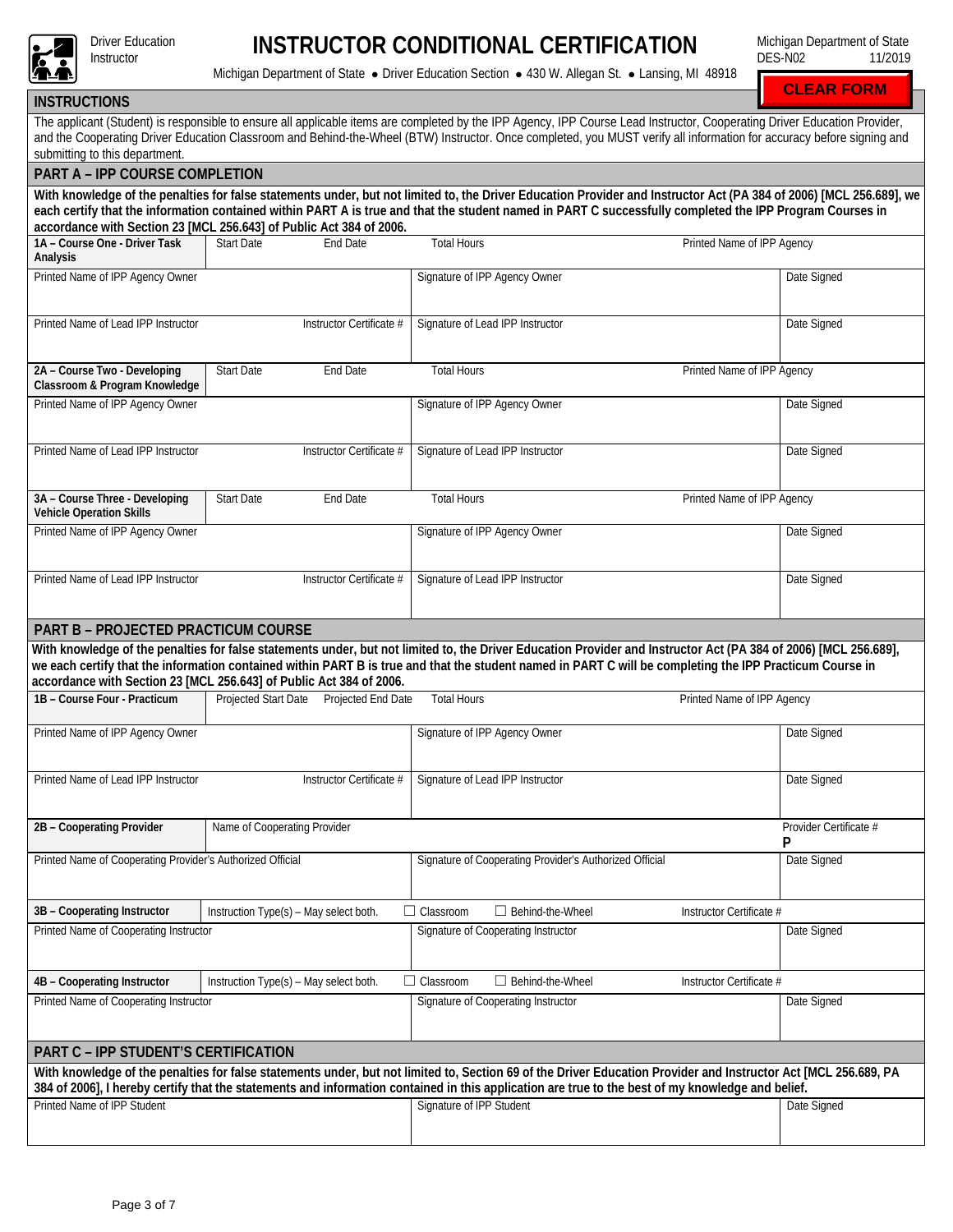

# **INSTRUCTOR E-SERVICES CERTIFICATION**

Michigan Department of State · Driver Education Section · 430 W. Allegan St. · Lansing, MI 48918

Michigan Department of State DES-N03 5/2019

**Clear Form**

### **This document is to be used ONLY if you are applying through CARS e-Services. DO NOT submit if applying through mail.**

|                                                                                                                                                                                                                                                                                                                                          |                                                              | This document is to be used ONLY if you are applying through CARS e-Services. DO NOT submit if applying through mail.                                                                                                                                                                                                                                                                                                                                                            |                            |        |  |  |  |  |  |
|------------------------------------------------------------------------------------------------------------------------------------------------------------------------------------------------------------------------------------------------------------------------------------------------------------------------------------------|--------------------------------------------------------------|----------------------------------------------------------------------------------------------------------------------------------------------------------------------------------------------------------------------------------------------------------------------------------------------------------------------------------------------------------------------------------------------------------------------------------------------------------------------------------|----------------------------|--------|--|--|--|--|--|
| PART A - APPLICATION TYPE<br>Indicate what type of application you are applying for through CARS e-Services.                                                                                                                                                                                                                             |                                                              |                                                                                                                                                                                                                                                                                                                                                                                                                                                                                  |                            |        |  |  |  |  |  |
| $\Box$ Conditional                                                                                                                                                                                                                                                                                                                       | Teen / Adult<br>Classification(s)                            | When prompted, upload this form in lieu of DES-N01 Instructor Original Application.                                                                                                                                                                                                                                                                                                                                                                                              |                            |        |  |  |  |  |  |
| $\Box$ Reapply                                                                                                                                                                                                                                                                                                                           | Any<br>Classification(s)                                     | When prompted, upload this form in lieu of DES-N01<br>Instructor Original Application.                                                                                                                                                                                                                                                                                                                                                                                           | Previous Instructor Number | N      |  |  |  |  |  |
| $\Box$ Renewal                                                                                                                                                                                                                                                                                                                           | Any<br>Classification(s)                                     | When prompted, upload this form in lieu of DES-N07<br>Instructor Renewal Application.                                                                                                                                                                                                                                                                                                                                                                                            | <b>Instructor Number</b>   | N      |  |  |  |  |  |
| $\Box$ Original                                                                                                                                                                                                                                                                                                                          | <b>Truck Classification</b>                                  | When prompted, upload this form in lieu of DES-N01 Instructor Original Application.                                                                                                                                                                                                                                                                                                                                                                                              |                            |        |  |  |  |  |  |
| CDL Certification: Group _____________                                                                                                                                                                                                                                                                                                   |                                                              |                                                                                                                                                                                                                                                                                                                                                                                                                                                                                  |                            |        |  |  |  |  |  |
|                                                                                                                                                                                                                                                                                                                                          | PART B - APPLICANT / INSTRUCTOR INFORMATION                  |                                                                                                                                                                                                                                                                                                                                                                                                                                                                                  |                            |        |  |  |  |  |  |
| First Name of Applicant / Instructor                                                                                                                                                                                                                                                                                                     |                                                              | Middle                                                                                                                                                                                                                                                                                                                                                                                                                                                                           | Last                       | Suffix |  |  |  |  |  |
| <b>PART C - STIPULATION</b>                                                                                                                                                                                                                                                                                                              |                                                              |                                                                                                                                                                                                                                                                                                                                                                                                                                                                                  |                            |        |  |  |  |  |  |
| Signature of Applicant / Instructor                                                                                                                                                                                                                                                                                                      |                                                              | The applicant agrees that legal process affecting the applicant, served on the secretary of state against the applicant or the applicant's successor in interest<br>for a violation of this act, a rule promulgated under this act, or an order issued under this act, has the same effect as if personally served on the applicant.<br>This appointment remains in force as long as the applicant has any outstanding liability within this state under this act (2006 PA 384). | Date Signed                |        |  |  |  |  |  |
|                                                                                                                                                                                                                                                                                                                                          |                                                              |                                                                                                                                                                                                                                                                                                                                                                                                                                                                                  |                            |        |  |  |  |  |  |
| <b>PART D - CERTIFICATION</b>                                                                                                                                                                                                                                                                                                            |                                                              |                                                                                                                                                                                                                                                                                                                                                                                                                                                                                  |                            |        |  |  |  |  |  |
|                                                                                                                                                                                                                                                                                                                                          |                                                              | Any misleading, incomplete, or false statement may be grounds for denial of this application, or suspension or revocation of the certificate issued.                                                                                                                                                                                                                                                                                                                             |                            |        |  |  |  |  |  |
| П                                                                                                                                                                                                                                                                                                                                        |                                                              | I hereby grant the licensing authority in any state or jurisdiction permission to release information concerning any previous certification (license)<br>applications, certification (license) history, and disciplinary actions or sanctions to the Department of State.                                                                                                                                                                                                        |                            |        |  |  |  |  |  |
| П                                                                                                                                                                                                                                                                                                                                        | history check under section 29.                              | I hereby certify that I do not have a pending criminal matter or an outstanding arrest, warrant, or conviction since submitting a request for my criminal                                                                                                                                                                                                                                                                                                                        |                            |        |  |  |  |  |  |
| Е                                                                                                                                                                                                                                                                                                                                        | the cost of the criminal history check is my responsibility. | I authorize the Department of State to receive and review my criminal history obtained from the Michigan State Police and the FBI. I understand that                                                                                                                                                                                                                                                                                                                             |                            |        |  |  |  |  |  |
| I hereby certify that if I have a driver license issued by a state other than Michigan, I agree to submit a certified copy of my driving record to the<br>٠<br>Department of State every 60 days.                                                                                                                                        |                                                              |                                                                                                                                                                                                                                                                                                                                                                                                                                                                                  |                            |        |  |  |  |  |  |
| I hereby affirm that I understand the Professional Development requirements prescribed by the Secretary of State for an instructor and will complete an<br>П<br>approved course during the two years between the date the original certification was issued and the expiration date, and then each two-year renewal<br>cycle thereafter. |                                                              |                                                                                                                                                                                                                                                                                                                                                                                                                                                                                  |                            |        |  |  |  |  |  |
| With knowledge of the penalties for false statements under, but not limited to, Section 69 of the Driver Education Provider and Instructor Act [MCL<br>٠<br>256.689, PA 384 of 2006], I hereby certify that the statements and information contained in this application are true to the best of my knowledge and<br>belief.             |                                                              |                                                                                                                                                                                                                                                                                                                                                                                                                                                                                  |                            |        |  |  |  |  |  |
| I hereby affirm that if I am applying for an Instructor Conditional Certificate, I WILL NOT participate in a practicum (student teach) before I receive my<br>٠<br>Instructor Conditional Certificate.                                                                                                                                   |                                                              |                                                                                                                                                                                                                                                                                                                                                                                                                                                                                  |                            |        |  |  |  |  |  |
| Signature of Applicant / Instructor                                                                                                                                                                                                                                                                                                      |                                                              |                                                                                                                                                                                                                                                                                                                                                                                                                                                                                  | Date Signed                |        |  |  |  |  |  |
|                                                                                                                                                                                                                                                                                                                                          |                                                              |                                                                                                                                                                                                                                                                                                                                                                                                                                                                                  |                            |        |  |  |  |  |  |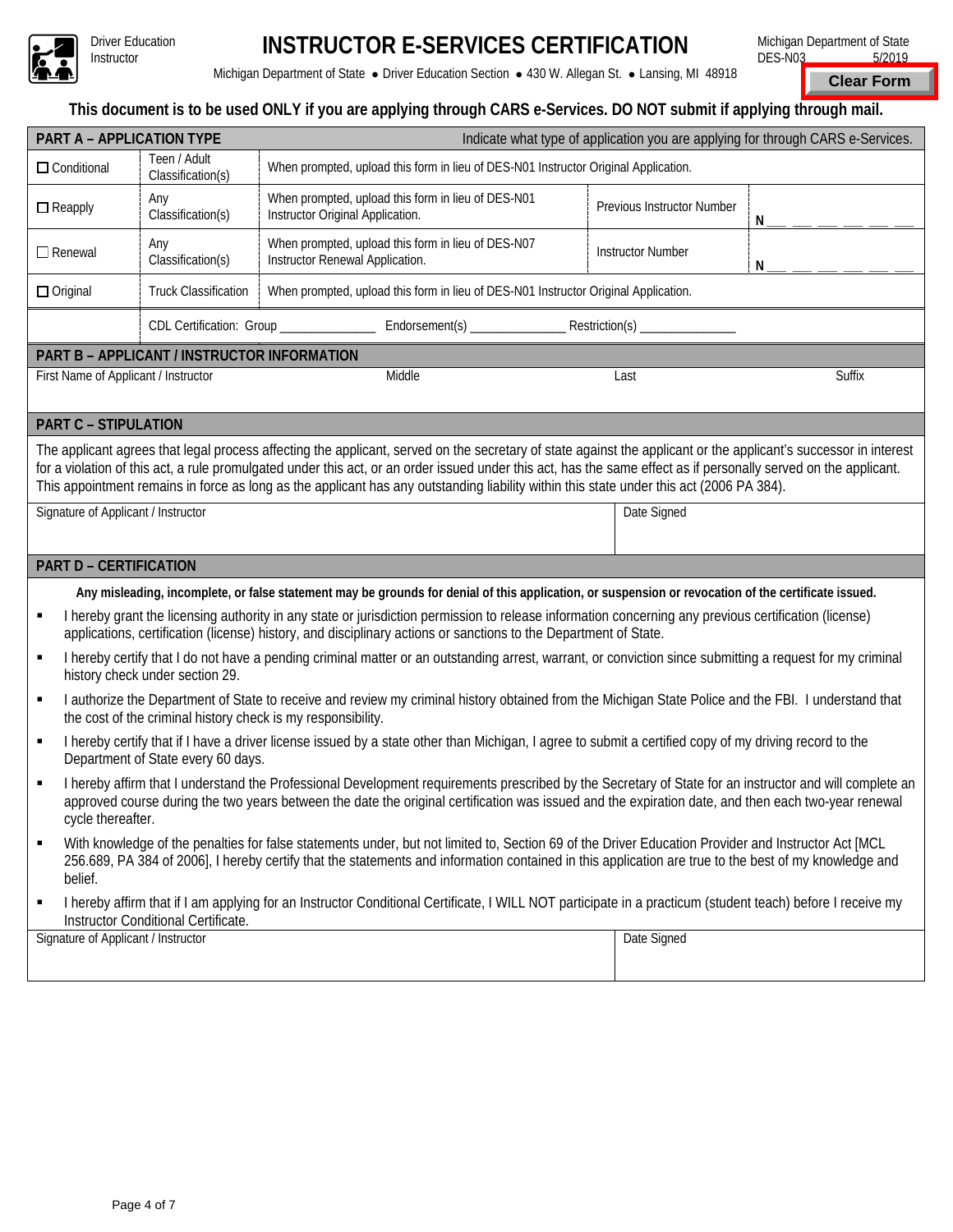

Driver Education<br>Instructor

# Driver Education **MEDICAL EXAMINATION REPORT**

**Clear Form**

Michigan Department of Grate<br>DES-N05 8/2019  $DES-N05$ 

Michigan Department of State · Driver Education Section · 430 W. Allegan St. · Lansing, MI 48918

| <b>PART A – RELEASE OF INFORMATION</b>                                                                                                                                                                                                                                                                                                                                                                                                                                         | Application for:                | $\Box$ Driver Education Instructor | $\Box$ Driving Skills Examiner |          |  |  |  |  |  |
|--------------------------------------------------------------------------------------------------------------------------------------------------------------------------------------------------------------------------------------------------------------------------------------------------------------------------------------------------------------------------------------------------------------------------------------------------------------------------------|---------------------------------|------------------------------------|--------------------------------|----------|--|--|--|--|--|
| Name of Applicant (Last, First, Middle)                                                                                                                                                                                                                                                                                                                                                                                                                                        | Instructor's Certificate Number |                                    | Date of Birth                  |          |  |  |  |  |  |
| <b>Street Address</b>                                                                                                                                                                                                                                                                                                                                                                                                                                                          | City                            |                                    | State                          | Zip Code |  |  |  |  |  |
| I hereby authorize and request that information regarding my medical condition be released to the Michigan Department of State and understand that the information provided may<br>be used to request an assessment of my driving privilege.                                                                                                                                                                                                                                   |                                 |                                    |                                |          |  |  |  |  |  |
| Signature of Applicant                                                                                                                                                                                                                                                                                                                                                                                                                                                         | Date Signed                     |                                    |                                |          |  |  |  |  |  |
| INSTRUCTIONS FOR PHYSICIAN<br>The Michigan Department of State requests your professional assistance to determine the physical and mental condition of the above patient. Your response to these<br>questions and any other pertinent information will help the MDOS assess the patient's ability to safely operate a motor vehicle and to train others to operate a motor vehicle.<br>Confidential information may be mailed directly to the MDOS at the address shown above. |                                 |                                    |                                |          |  |  |  |  |  |

1. DEPIA MCL 256.637 (3)(j) Submits a certified medical examination report that is not older than 90 days and that is prepared by a **physician**, a **physician's assistant,** or a **certified nurse**  practitioner licensed to practice in this state or in the applicant's state of residence. The report shall include a statement by the person that certified the report that the applicant is medically qualified to operate a motor vehicle and to train others to operate a motor vehicle.

| <b>PART B - HEALTH QUESTIONS</b>                                                                                                                                                                                                                                                                                                                                                                                                                     | <b>YES</b> | <b>NO</b> |  |  |  |  |
|------------------------------------------------------------------------------------------------------------------------------------------------------------------------------------------------------------------------------------------------------------------------------------------------------------------------------------------------------------------------------------------------------------------------------------------------------|------------|-----------|--|--|--|--|
| Does patient have difficulty recognizing the colors of red, green, and amber used in traffic signal lights and devices?                                                                                                                                                                                                                                                                                                                              |            |           |  |  |  |  |
| Is patient's side (peripheral) vision less than 70° for either eye?<br>2.                                                                                                                                                                                                                                                                                                                                                                            |            |           |  |  |  |  |
| Does patient have an acuity impairment in either eye that is not correctable to visual acuity of 20/40 or better?<br>3.                                                                                                                                                                                                                                                                                                                              | Ω          | $\Box$    |  |  |  |  |
| a. Have a missing foot, leg, hand, finger or arm?<br>Does patient:<br>4.                                                                                                                                                                                                                                                                                                                                                                             | $\Box$     | $\Box$    |  |  |  |  |
| Have any impairment of a foot, leg, hand, finger or arm or any other limitation?<br>b.                                                                                                                                                                                                                                                                                                                                                               | $\Box$     | $\Box$    |  |  |  |  |
| 5. Has patient had a heart attack, angina, coronary insufficiency, thrombosis, stroke, other heart problem, or cardiovascular disease?                                                                                                                                                                                                                                                                                                               | □          | $\Box$    |  |  |  |  |
| a. If "yes", has patient had labored breathing, fainting, collapse, congestive heart failure, or other symptoms in the last two (2) years?                                                                                                                                                                                                                                                                                                           | ⊡          | $\Box$    |  |  |  |  |
| Has patient been diagnosed with a respiratory condition, such as emphysema, chronic asthma, or tuberculosis?<br>6.                                                                                                                                                                                                                                                                                                                                   | □          | $\Box$    |  |  |  |  |
| If "yes", is patient's respiratory condition likely to interfere with patient's ability to drive a motor vehicle safely?<br>a.                                                                                                                                                                                                                                                                                                                       | □          | $\Box$    |  |  |  |  |
| Has patient been diagnosed with high blood pressure of 140/90 or higher?<br>7.                                                                                                                                                                                                                                                                                                                                                                       | □          | $\Box$    |  |  |  |  |
| Has patient ever been diagnosed with rheumatic, arthritic, orthopedic, muscular, neuromuscular, or vascular disease?<br>8.                                                                                                                                                                                                                                                                                                                           | $\Box$     | $\Box$    |  |  |  |  |
| a. If "yes", is the condition likely to interfere with patient's ability to drive a motor vehicle safely?                                                                                                                                                                                                                                                                                                                                            | $\Box$     | $\Box$    |  |  |  |  |
| 9. Has patient been diagnosed with epilepsy or any other condition that may cause lapse of consciousness or loss of control?                                                                                                                                                                                                                                                                                                                         | $\Box$     | $\Box$    |  |  |  |  |
| If "yes", has there been a lapse of consciousness or loss of control in the last two (2) years?<br>a.                                                                                                                                                                                                                                                                                                                                                |            |           |  |  |  |  |
| 10. Does patient use a controlled substance, amphetamine, narcotic, or any other habit-forming drug or a history of alcoholism?                                                                                                                                                                                                                                                                                                                      |            |           |  |  |  |  |
| 11. Has patient been diagnosed with any mental, nervous, organic or functional disease, or psychiatric disorder?                                                                                                                                                                                                                                                                                                                                     |            |           |  |  |  |  |
| If "yes", is the condition likely to interfere with patient's ability to drive a motor vehicle safely?<br>a.                                                                                                                                                                                                                                                                                                                                         |            |           |  |  |  |  |
| PART C - MEDICAL EXAMINER'S CERTIFICATION<br>To be completed by authorized physician.                                                                                                                                                                                                                                                                                                                                                                |            |           |  |  |  |  |
| I hereby certify that I am a physician, physician's assistant, or a certified nurse practitioner licensed to practice in this state or in the applicant's state of residence and<br>affirm that I have examined the applicant for any and all physical impairments or conditions that would preclude them from operating a motor vehicle and to train others to<br>operate a motor vehicle in accordance to MCL 256.637 (3)(j) and that the patient: |            |           |  |  |  |  |
| Has no physical impairment or condition that would preclude them from operating a motor vehicle and to train others to operate a motor vehicle in accordance to MCL<br>П<br>$256.637(3)(j)$ .                                                                                                                                                                                                                                                        |            |           |  |  |  |  |
| Has a physical impairment or condition that would preclude or limit them from operating a motor vehicle and to train others to operate a motor vehicle [MCL 256.637<br>П<br>$(3)(j)$ ].                                                                                                                                                                                                                                                              |            |           |  |  |  |  |
| ⊓<br>Preclude the applicant from: TRAINING OTHERS TO OPERATE A MOTOR VEHICLE (NO Behind-the-Wheel Instruction.).                                                                                                                                                                                                                                                                                                                                     |            |           |  |  |  |  |
| Limit the applicant to: TRAIN OTHERS TO OPERATE A MOTOR VEHICLE ONLY DURING THE DAYTIME HOURS.<br>Medical Examiner's Name<br>Office Phone #                                                                                                                                                                                                                                                                                                          |            |           |  |  |  |  |
|                                                                                                                                                                                                                                                                                                                                                                                                                                                      |            |           |  |  |  |  |
| Office Address<br>License Number                                                                                                                                                                                                                                                                                                                                                                                                                     |            |           |  |  |  |  |
|                                                                                                                                                                                                                                                                                                                                                                                                                                                      |            |           |  |  |  |  |
| Date Medical Examination Report Completed<br>Medical Examiner's Signature                                                                                                                                                                                                                                                                                                                                                                            |            |           |  |  |  |  |
|                                                                                                                                                                                                                                                                                                                                                                                                                                                      |            |           |  |  |  |  |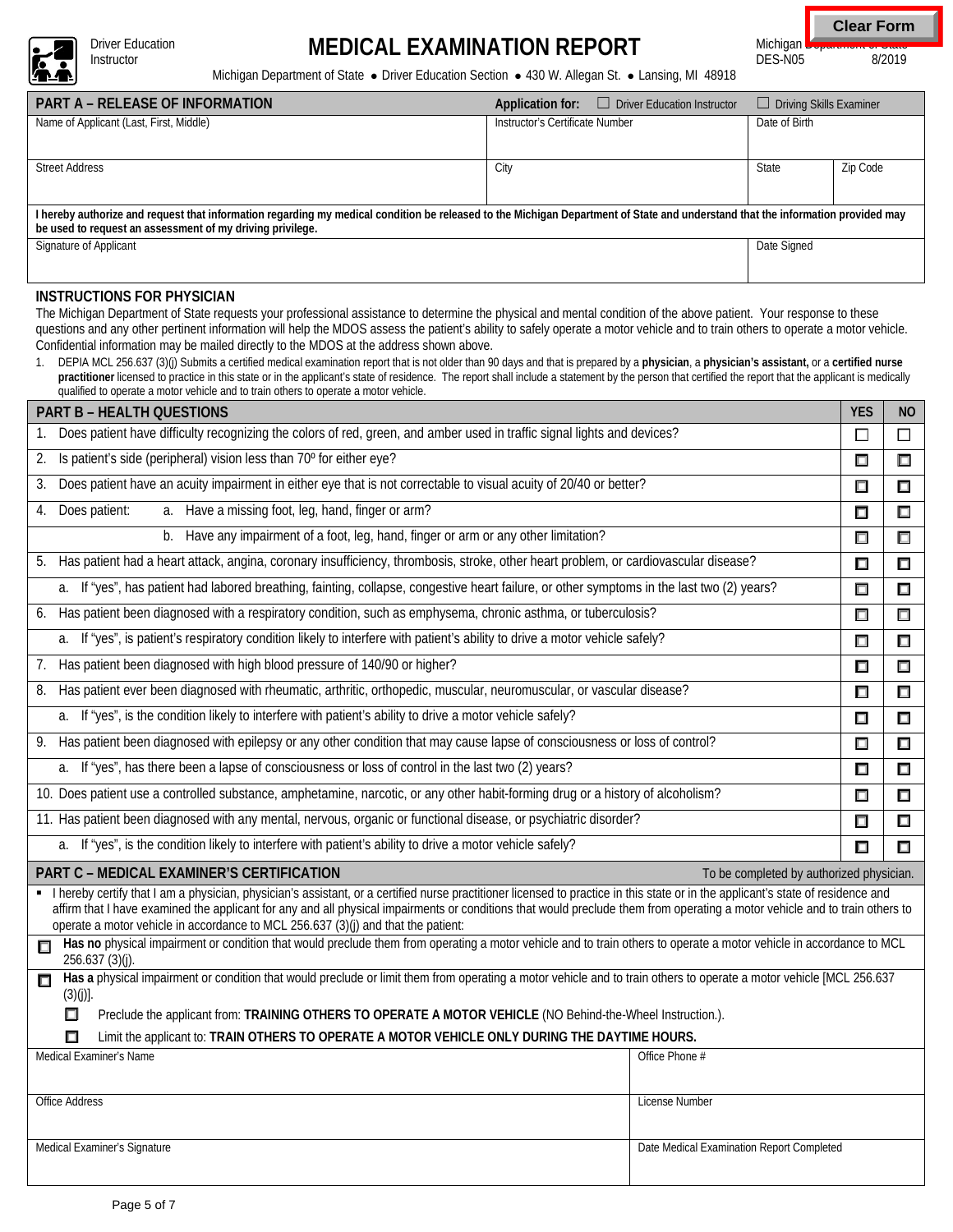

## **LIVE SCAN FINGERPRINT BACKGROUND CHECK REQUEST**

Purpose: To conduct a civil fingerprint-based background check for employment, to volunteer, or for licensing purposes as authorized by law. **Instructions:** See page two.

| man donona. Occ page noo.                                                                                                                                                                                                                                                                                                                                                                                                                                                                                                                                                                                                                                                                                                                                                                                                                                                                                                                                                                                                                                                                                                                                                                                                                                                                                                                                                                                                                                                                                                                                                                                                                                                                                                                                                                                                                                                                                                                                                                                                                                                                                                                                                                                                                                                                                                                                                                                |                              |  |            |          |                                  |            |                                       |                           |  |                                  |                  |                                      |  |
|----------------------------------------------------------------------------------------------------------------------------------------------------------------------------------------------------------------------------------------------------------------------------------------------------------------------------------------------------------------------------------------------------------------------------------------------------------------------------------------------------------------------------------------------------------------------------------------------------------------------------------------------------------------------------------------------------------------------------------------------------------------------------------------------------------------------------------------------------------------------------------------------------------------------------------------------------------------------------------------------------------------------------------------------------------------------------------------------------------------------------------------------------------------------------------------------------------------------------------------------------------------------------------------------------------------------------------------------------------------------------------------------------------------------------------------------------------------------------------------------------------------------------------------------------------------------------------------------------------------------------------------------------------------------------------------------------------------------------------------------------------------------------------------------------------------------------------------------------------------------------------------------------------------------------------------------------------------------------------------------------------------------------------------------------------------------------------------------------------------------------------------------------------------------------------------------------------------------------------------------------------------------------------------------------------------------------------------------------------------------------------------------------------|------------------------------|--|------------|----------|----------------------------------|------------|---------------------------------------|---------------------------|--|----------------------------------|------------------|--------------------------------------|--|
| I. Authorizing Information                                                                                                                                                                                                                                                                                                                                                                                                                                                                                                                                                                                                                                                                                                                                                                                                                                                                                                                                                                                                                                                                                                                                                                                                                                                                                                                                                                                                                                                                                                                                                                                                                                                                                                                                                                                                                                                                                                                                                                                                                                                                                                                                                                                                                                                                                                                                                                               |                              |  |            |          |                                  |            |                                       |                           |  |                                  |                  |                                      |  |
| 1. Fingerprint Reason Code<br>2. Requestor/Agency ID<br>3. Agency Name<br>3720E<br>LDE<br>Department of State                                                                                                                                                                                                                                                                                                                                                                                                                                                                                                                                                                                                                                                                                                                                                                                                                                                                                                                                                                                                                                                                                                                                                                                                                                                                                                                                                                                                                                                                                                                                                                                                                                                                                                                                                                                                                                                                                                                                                                                                                                                                                                                                                                                                                                                                                            |                              |  |            |          |                                  |            |                                       | 4. Individual ID (MNU-OA) |  |                                  |                  |                                      |  |
| II. Applicant Information: Type or clearly print answers in all fields before going to be fingerprinted.                                                                                                                                                                                                                                                                                                                                                                                                                                                                                                                                                                                                                                                                                                                                                                                                                                                                                                                                                                                                                                                                                                                                                                                                                                                                                                                                                                                                                                                                                                                                                                                                                                                                                                                                                                                                                                                                                                                                                                                                                                                                                                                                                                                                                                                                                                 |                              |  |            |          |                                  |            |                                       |                           |  |                                  |                  |                                      |  |
| 1a. Last Name                                                                                                                                                                                                                                                                                                                                                                                                                                                                                                                                                                                                                                                                                                                                                                                                                                                                                                                                                                                                                                                                                                                                                                                                                                                                                                                                                                                                                                                                                                                                                                                                                                                                                                                                                                                                                                                                                                                                                                                                                                                                                                                                                                                                                                                                                                                                                                                            |                              |  |            |          | 1b. First Name                   |            |                                       |                           |  | 1d. Suffix<br>1c. Middle Initial |                  |                                      |  |
| 2. Any Alternative Names, Last Names, or Aliases                                                                                                                                                                                                                                                                                                                                                                                                                                                                                                                                                                                                                                                                                                                                                                                                                                                                                                                                                                                                                                                                                                                                                                                                                                                                                                                                                                                                                                                                                                                                                                                                                                                                                                                                                                                                                                                                                                                                                                                                                                                                                                                                                                                                                                                                                                                                                         |                              |  |            |          |                                  |            |                                       |                           |  | DO NOT SUBMITT SSN               |                  | 3. Social Security Number (Optional) |  |
| 4. Place of Birth (State or Country)                                                                                                                                                                                                                                                                                                                                                                                                                                                                                                                                                                                                                                                                                                                                                                                                                                                                                                                                                                                                                                                                                                                                                                                                                                                                                                                                                                                                                                                                                                                                                                                                                                                                                                                                                                                                                                                                                                                                                                                                                                                                                                                                                                                                                                                                                                                                                                     |                              |  |            |          | 5. Date of Birth 6. Phone Number |            | 7. Driver's License / State ID Number |                           |  |                                  | 8. Issuing State |                                      |  |
| 9. Home Address                                                                                                                                                                                                                                                                                                                                                                                                                                                                                                                                                                                                                                                                                                                                                                                                                                                                                                                                                                                                                                                                                                                                                                                                                                                                                                                                                                                                                                                                                                                                                                                                                                                                                                                                                                                                                                                                                                                                                                                                                                                                                                                                                                                                                                                                                                                                                                                          |                              |  |            | 10. City |                                  |            |                                       |                           |  | 11. State                        |                  | 12. ZIP Code                         |  |
| 13. Sex<br>14. Race                                                                                                                                                                                                                                                                                                                                                                                                                                                                                                                                                                                                                                                                                                                                                                                                                                                                                                                                                                                                                                                                                                                                                                                                                                                                                                                                                                                                                                                                                                                                                                                                                                                                                                                                                                                                                                                                                                                                                                                                                                                                                                                                                                                                                                                                                                                                                                                      |                              |  | 15. Height |          |                                  | 16. Weight | 17. Eye Color                         |                           |  |                                  | 18. Hair Color   |                                      |  |
| <b>III. Live Scan Information</b>                                                                                                                                                                                                                                                                                                                                                                                                                                                                                                                                                                                                                                                                                                                                                                                                                                                                                                                                                                                                                                                                                                                                                                                                                                                                                                                                                                                                                                                                                                                                                                                                                                                                                                                                                                                                                                                                                                                                                                                                                                                                                                                                                                                                                                                                                                                                                                        |                              |  |            |          |                                  |            |                                       |                           |  |                                  |                  |                                      |  |
| 1. Date Printed                                                                                                                                                                                                                                                                                                                                                                                                                                                                                                                                                                                                                                                                                                                                                                                                                                                                                                                                                                                                                                                                                                                                                                                                                                                                                                                                                                                                                                                                                                                                                                                                                                                                                                                                                                                                                                                                                                                                                                                                                                                                                                                                                                                                                                                                                                                                                                                          | 2. Picture ID Type Presented |  |            |          |                                  |            | 3. Transaction Control Number (TCN)   |                           |  |                                  |                  | 4. Live Scan Operator*               |  |
| *When an individual ID is provided, please enter the ID into the Miscellaneous Number (MNU) field on the Live Scan device. Select OA - Originating<br>Agency Identifier and then enter the unique identifier in the Identification Code field.                                                                                                                                                                                                                                                                                                                                                                                                                                                                                                                                                                                                                                                                                                                                                                                                                                                                                                                                                                                                                                                                                                                                                                                                                                                                                                                                                                                                                                                                                                                                                                                                                                                                                                                                                                                                                                                                                                                                                                                                                                                                                                                                                           |                              |  |            |          |                                  |            |                                       |                           |  |                                  |                  |                                      |  |
| <b>IV. Privacy Act Statement</b>                                                                                                                                                                                                                                                                                                                                                                                                                                                                                                                                                                                                                                                                                                                                                                                                                                                                                                                                                                                                                                                                                                                                                                                                                                                                                                                                                                                                                                                                                                                                                                                                                                                                                                                                                                                                                                                                                                                                                                                                                                                                                                                                                                                                                                                                                                                                                                         |                              |  |            |          |                                  |            |                                       |                           |  |                                  |                  |                                      |  |
| Authority: Acquisition, preservation, and exchange of fingerprints and associated information by the Federal Bureau of Investigation<br>(FBI) is generally authorized under 28 U.S.C. 534. Depending on the nature of your application, supplemental authorities include<br>Federal statutes, State statutes pursuant to Pub. L. 92-544, Presidential Executive Orders, and federal regulations. Providing your<br>fingerprints and associated information is voluntary; however, failure to do so may affect completion or approval of your application.<br>Principal Purpose: Certain determinations, such as employment, licensing, and security clearances, may be predicated on<br>fingerprint-based background checks. Your fingerprints and associated information/biometrics may be provided to the employing,<br>investigating, or otherwise responsible agency, and/or the FBI for the purpose of comparing your fingerprints to other fingerprints in<br>the FBI's Next Generation Identification (NGI) system or its successor systems (including civil, criminal, and latent fingerprint<br>repositories) or other available records of the employing, investigating, or otherwise responsible agency. The FBI may retain your<br>fingerprints and associated information/biometrics in NGI after the completion of this application and, while retained, your fingerprints<br>may continue to be compared against other fingerprints submitted to or retained by NGI.<br>Routine Uses: During the processing of this application and for as long thereafter as your fingerprints and associated<br>information/biometrics are retained in NGI, your information may be disclosed pursuant to your consent, and may be disclosed<br>without your consent as permitted by the Privacy Act of 1974 and all applicable Routine Uses as may be published at any time in the<br>Federal Register, including the Routine Uses for the NGI system and the FBI's Blanket Routine Uses. Routine Uses include, but are<br>not limited to, disclosures to: employing, governmental or authorized non-governmental agencies responsible for employment,<br>contracting, licensing, security clearances, and other suitability determinations; local, state, tribal, or federal law enforcement<br>agencies; criminal justice agencies; and agencies responsible for national security or public safety. |                              |  |            |          |                                  |            |                                       |                           |  |                                  |                  |                                      |  |
| V. Procedure to Obtain a Change, Correction, or Update of Identification Records                                                                                                                                                                                                                                                                                                                                                                                                                                                                                                                                                                                                                                                                                                                                                                                                                                                                                                                                                                                                                                                                                                                                                                                                                                                                                                                                                                                                                                                                                                                                                                                                                                                                                                                                                                                                                                                                                                                                                                                                                                                                                                                                                                                                                                                                                                                         |                              |  |            |          |                                  |            |                                       |                           |  |                                  |                  |                                      |  |
| If, after reviewing his/her identification record, the subject thereof believes that it is incorrect or incomplete in any respect and wishes<br>changes, corrections, or updating of the alleged deficiency; he/she should make application directly to the agency which contributed<br>the questioned information. The subject of a record may also direct his/her challenge as to the accuracy or completeness of any<br>entry on his/her record to the FBI, Criminal Justice Information Services (CJIS) Division, ATTN: SCU, Mod. D2, 1000 Custer Hollow<br>Road, Clarksburg, WV 26306. The FBI will then forward the challenge to the agency which submitted the data requesting that agency<br>to verify or correct the challenged entry. Upon the receipt of an official communication directly from the agency which contributed the<br>original information, the FBI CJIS Division will make any changes necessary in accordance with the information supplied by that<br>agency. (28 CFR § 16.34)                                                                                                                                                                                                                                                                                                                                                                                                                                                                                                                                                                                                                                                                                                                                                                                                                                                                                                                                                                                                                                                                                                                                                                                                                                                                                                                                                                                              |                              |  |            |          |                                  |            |                                       |                           |  |                                  |                  |                                      |  |
| <b>VI. Consent</b>                                                                                                                                                                                                                                                                                                                                                                                                                                                                                                                                                                                                                                                                                                                                                                                                                                                                                                                                                                                                                                                                                                                                                                                                                                                                                                                                                                                                                                                                                                                                                                                                                                                                                                                                                                                                                                                                                                                                                                                                                                                                                                                                                                                                                                                                                                                                                                                       |                              |  |            |          |                                  |            |                                       |                           |  |                                  |                  |                                      |  |
| I understand that my personal information and biometric data being submitted by Live Scan, will be used to search against<br>identification records from both the Michigan State Police (MSP) and the FBI for the purpose listed above. I hereby authorize the<br>release of my personal information for such purposes and release of any records found to the authorized requesting agency listed<br>above.                                                                                                                                                                                                                                                                                                                                                                                                                                                                                                                                                                                                                                                                                                                                                                                                                                                                                                                                                                                                                                                                                                                                                                                                                                                                                                                                                                                                                                                                                                                                                                                                                                                                                                                                                                                                                                                                                                                                                                                             |                              |  |            |          |                                  |            |                                       |                           |  |                                  |                  |                                      |  |
| Signature:<br>Date:                                                                                                                                                                                                                                                                                                                                                                                                                                                                                                                                                                                                                                                                                                                                                                                                                                                                                                                                                                                                                                                                                                                                                                                                                                                                                                                                                                                                                                                                                                                                                                                                                                                                                                                                                                                                                                                                                                                                                                                                                                                                                                                                                                                                                                                                                                                                                                                      |                              |  |            |          |                                  |            |                                       |                           |  |                                  |                  |                                      |  |